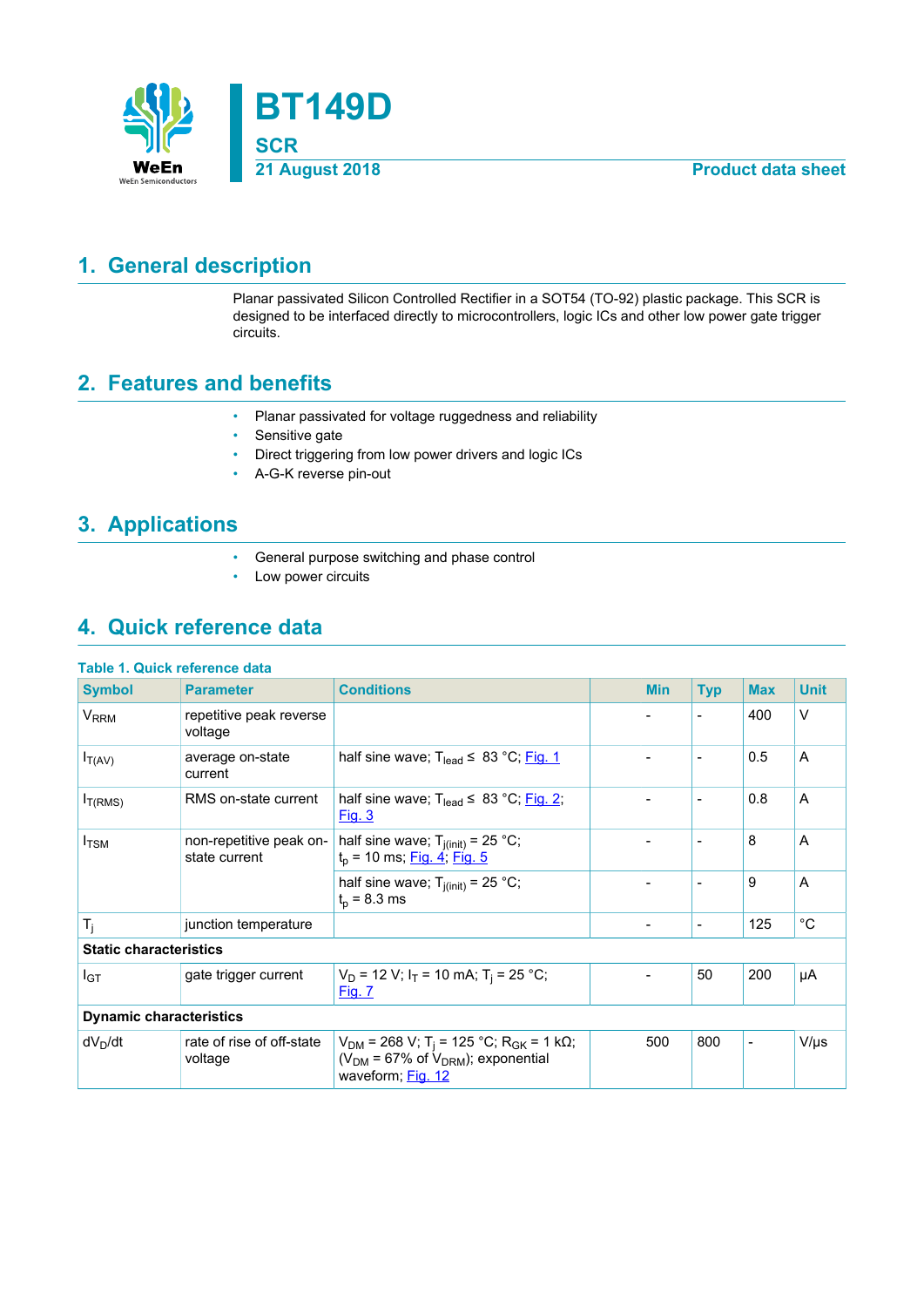| <b>Symbol</b> | <b>Parameter</b> | <b>Conditions</b>                                                                                                                        | <b>Min</b>               | <b>Tvp</b> | <b>Max</b> | Unit      |
|---------------|------------------|------------------------------------------------------------------------------------------------------------------------------------------|--------------------------|------------|------------|-----------|
|               |                  | $V_{DM}$ = 268 V; T <sub>i</sub> = 125 °C; (V <sub>DM</sub> = 67%<br>of $V_{DRM}$ ); exponential waveform; gate<br>open circuit: Fig. 12 | $\overline{\phantom{a}}$ | 25         | -          | $V/\mu s$ |

# <span id="page-1-0"></span>**5. Pinning information**

|                | <b>Table 2. Pinning information</b> |                    |                                                                    |                       |  |  |  |  |
|----------------|-------------------------------------|--------------------|--------------------------------------------------------------------|-----------------------|--|--|--|--|
| <b>Pin</b>     | <b>Symbol</b>                       | <b>Description</b> | <b>Simplified outline</b>                                          | <b>Graphic symbol</b> |  |  |  |  |
|                | Κ                                   | cathode            |                                                                    | $A + A K$             |  |  |  |  |
| $\overline{2}$ | G                                   | gate               |                                                                    | G<br>sym037           |  |  |  |  |
| 3              | A                                   | anode              | $\begin{array}{c} 1 & 0 \\ 3 & 2 & 1 \end{array}$<br>TO-92 (SOT54) |                       |  |  |  |  |
|                |                                     |                    |                                                                    |                       |  |  |  |  |

# <span id="page-1-1"></span>**6. Ordering information**

| <b>Table 3. Ordering information</b> |                |                                                             |                   |  |  |  |  |
|--------------------------------------|----------------|-------------------------------------------------------------|-------------------|--|--|--|--|
| Type number                          | <b>Package</b> |                                                             |                   |  |  |  |  |
|                                      | <b>Name</b>    | <b>Description</b>                                          | <b>Version</b>    |  |  |  |  |
| <b>BT149D</b>                        | TO-92          | plastic single-ended leaded (through hole) package; 3 leads | SOT <sub>54</sub> |  |  |  |  |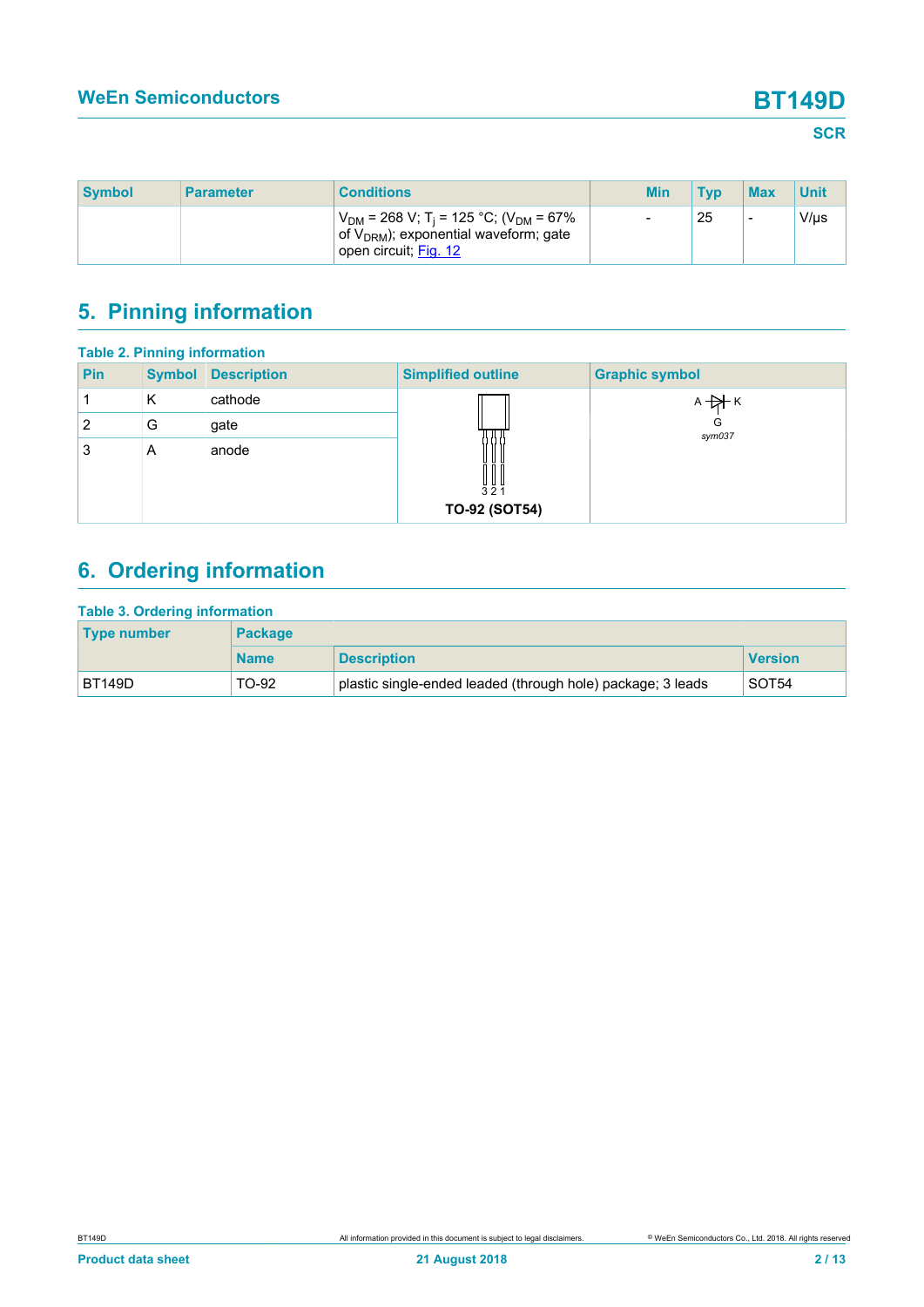# <span id="page-2-1"></span>**7. Limiting values**

### **Table 4. Limiting values**

*In accordance with the Absolute Maximum Rating System (IEC 60134).*

| <b>Symbol</b>               | <b>Parameter</b>                         | <b>Conditions</b>                                                       | <b>Min</b>                   | <b>Max</b>     | <b>Unit</b> |
|-----------------------------|------------------------------------------|-------------------------------------------------------------------------|------------------------------|----------------|-------------|
| V <sub>DRM</sub>            | repetitive peak off-state<br>voltage     |                                                                         |                              | 400            | $\vee$      |
| V <sub>RRM</sub>            | repetitive peak reverse<br>voltage       |                                                                         | $\overline{\phantom{a}}$     | 400            | $\vee$      |
| $I_{T(AV)}$                 | average on-state current                 | half sine wave; $T_{lead} \leq 83 \degree C$ ; Fig. 1                   | $\overline{\phantom{a}}$     | 0.5            | A           |
| I <sub>T(RMS)</sub>         | RMS on-state current                     | half sine wave; $T_{lead} \leq 83 °C$ ; Fig. 2; Fig. 3                  | $\qquad \qquad \blacksquare$ | 0.8            | A           |
| I <sub>TSM</sub>            | non-repetitive peak on-<br>state current | half sine wave; $T_{j(int)} = 25 °C$ ; $t_p = 10$ ms;<br>Fig. 4; Fig. 5 | $\blacksquare$               | 8              | A           |
|                             |                                          | half sine wave; $T_{j(int)} = 25 °C$ ; $t_p = 8.3$ ms                   | $\blacksquare$               | 9              | A           |
| $l^2t$                      | $I2t$ for fusing                         | $t_p = 10$ ms; SIN                                                      |                              | 0.32           | $A^2s$      |
| $dl_T/dt$                   | rate of rise of on-state<br>current      | $I_T = 2$ A; $I_G = 10$ mA; dl <sub>G</sub> /dt = 100 mA/µs             | $\blacksquare$               | 50             | $A/\mu s$   |
| $I_{\mathsf{GM}}$           | peak gate current                        |                                                                         |                              | 1              | A           |
| V <sub>RGM</sub>            | peak reverse gate<br>voltage             |                                                                         |                              | 5              | $\vee$      |
| $P_{GM}$                    | peak gate power                          |                                                                         |                              | $\overline{2}$ | W           |
| $P_{G(AV)}$                 | average gate power                       | over any 20 ms period                                                   |                              | 0.1            | W           |
| $\mathsf{T}_{\textsf{stg}}$ | storage temperature                      |                                                                         | $-40$                        | 150            | $^{\circ}C$ |
| $T_j$                       | junction temperature                     |                                                                         |                              | 125            | $^{\circ}C$ |

<span id="page-2-0"></span>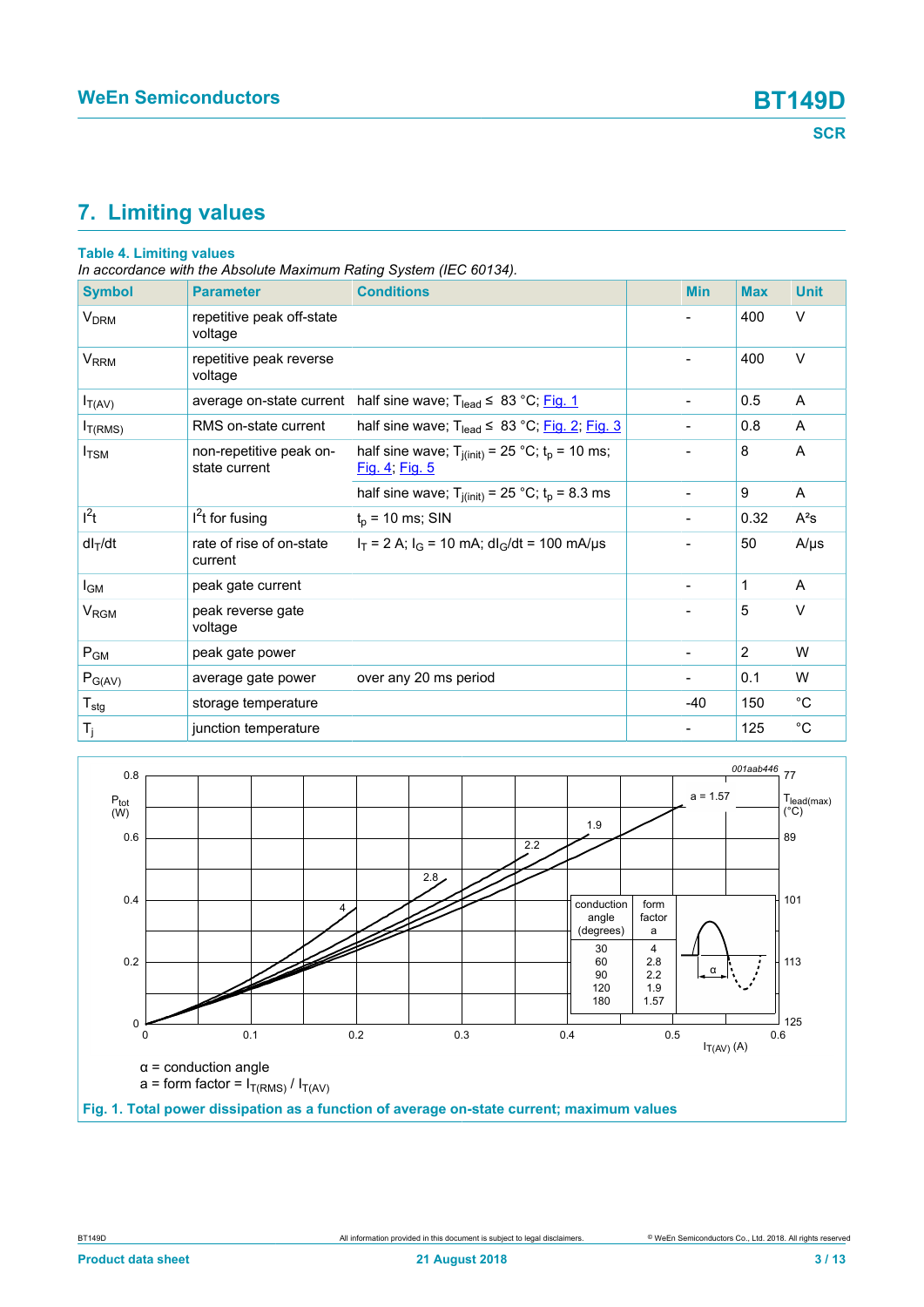### **WeEn Semiconductors BT149D**

<span id="page-3-1"></span>**SCR**

<span id="page-3-2"></span><span id="page-3-0"></span>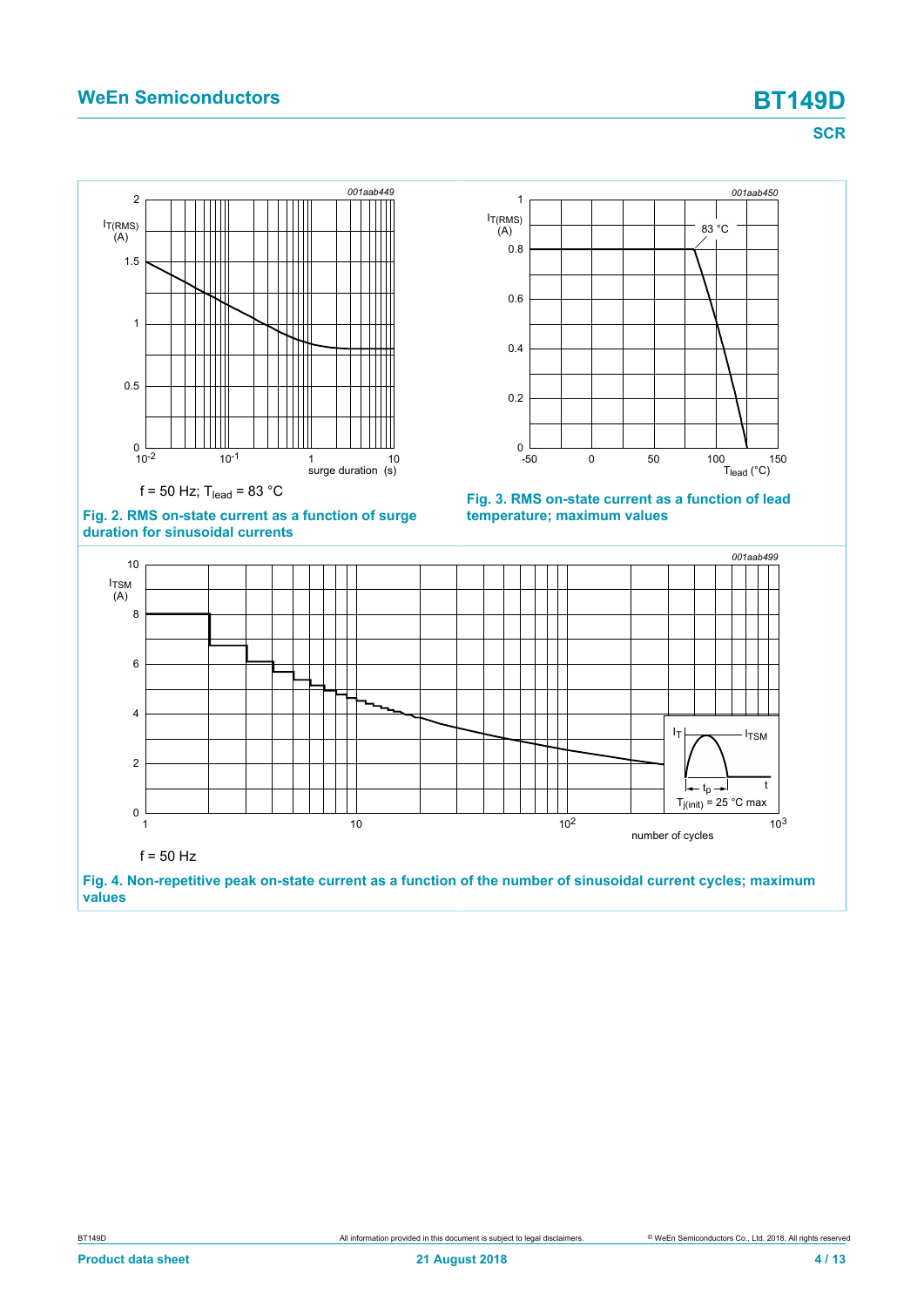

<span id="page-4-0"></span>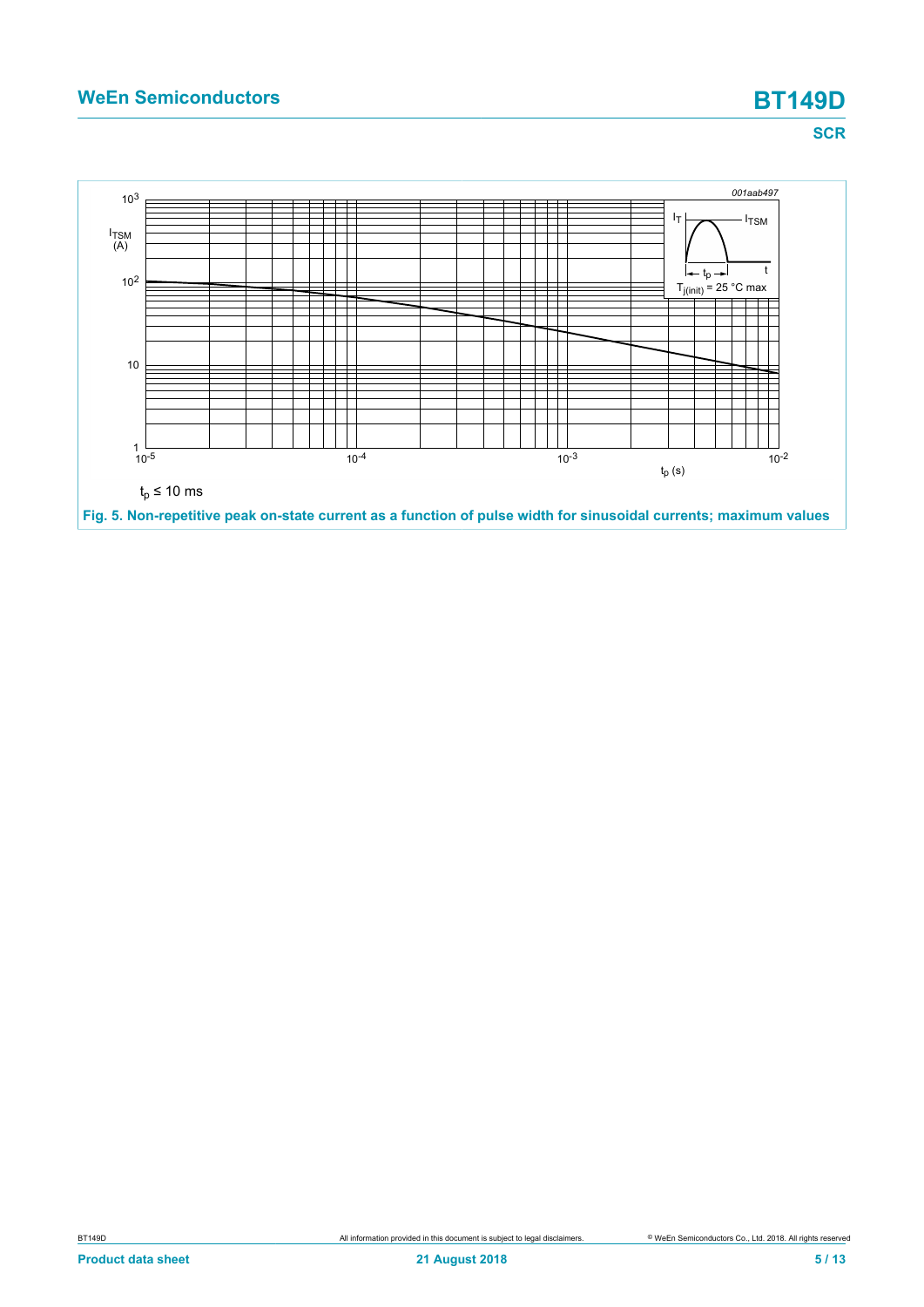### <span id="page-5-1"></span>**8. Thermal characteristics**

| <b>Table 5. Thermal characteristics</b> |                                                            |                                                        |  |            |            |            |             |
|-----------------------------------------|------------------------------------------------------------|--------------------------------------------------------|--|------------|------------|------------|-------------|
| <b>Symbol</b>                           | <b>Parameter</b>                                           | <b>Conditions</b>                                      |  | <b>Min</b> | <b>Typ</b> | <b>Max</b> | <b>Unit</b> |
| $R_{th(i-lead)}$                        | thermal resistance<br>from junction to lead                | <u>Fig. 6</u>                                          |  |            |            | 60         | K/W         |
| $R_{th(i-a)}$                           | thermal resistance<br>from junction to<br>ambient free air | printed circuit board mounted: lead<br>length $=$ 4 mm |  |            | 150        | -          | K/W         |

<span id="page-5-0"></span>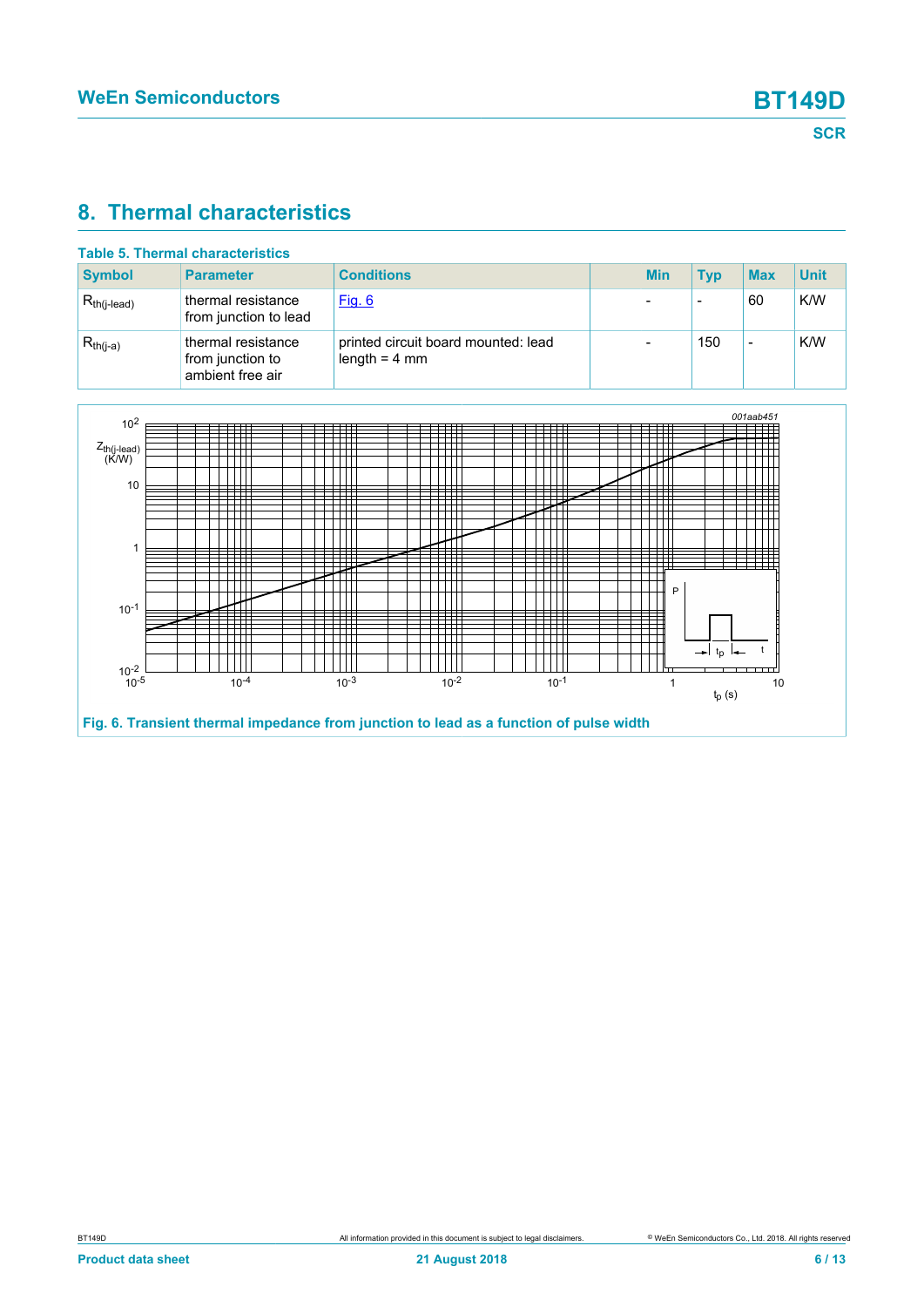## <span id="page-6-0"></span>**9. Characteristics**

| <b>Table 6. Characteristics</b> |                                      |                                                                                                                                                                                                |                          |                |                          |             |
|---------------------------------|--------------------------------------|------------------------------------------------------------------------------------------------------------------------------------------------------------------------------------------------|--------------------------|----------------|--------------------------|-------------|
| <b>Symbol</b>                   | <b>Parameter</b>                     | <b>Conditions</b>                                                                                                                                                                              | <b>Min</b>               | <b>Typ</b>     | <b>Max</b>               | <b>Unit</b> |
| <b>Static characteristics</b>   |                                      |                                                                                                                                                                                                |                          |                |                          |             |
| $I_{GT}$                        | gate trigger current                 | $V_D$ = 12 V; $I_T$ = 10 mA; T <sub>i</sub> = 25 °C;<br>Fig. 7                                                                                                                                 | $\overline{\phantom{0}}$ | 50             | 200                      | μA          |
| I <sub>L</sub>                  | latching current                     | $V_D$ = 12 V; I <sub>G</sub> = 0.5 mA; T <sub>i</sub> = 25 °C;<br>$R_{GK(ext)} = 1 k\Omega$ ; Fig. 8                                                                                           | $\overline{a}$           | 2              | 6                        | mA          |
| ΙH                              | holding current                      | $V_D$ = 12 V; T <sub>i</sub> = 25 °C; R <sub>GK(ext)</sub> = 1 kΩ;<br><u>Fig. 9</u>                                                                                                            | $\overline{a}$           | $\overline{2}$ | 5                        | mA          |
| $V_T$                           | on-state voltage                     | $I_T$ = 1.2 A; T <sub>i</sub> = 25 °C; Fig. 10                                                                                                                                                 | $\overline{\phantom{0}}$ | 1.25           | 1.7                      | $\vee$      |
| $V_{GT}$                        | gate trigger voltage                 | $V_D$ = 12 V; $I_T$ = 10 mA; T <sub>j</sub> = 25 °C;<br><b>Fig. 11</b>                                                                                                                         |                          | 0.5            | 0.8                      | $\vee$      |
|                                 |                                      | $V_D$ = 400 V; $I_T$ = 10 mA; T <sub>i</sub> = 125 °C;<br>Fig. 11                                                                                                                              | 0.2                      | 0.3            | $\frac{1}{2}$            | $\vee$      |
| I <sub>D</sub>                  | off-state current                    | $V_D$ = 400 V; R <sub>GK(ext)</sub> = 1 kΩ; T <sub>j</sub> = 125 °C                                                                                                                            | $\overline{a}$           | 0.05           | 0.1                      | mA          |
| ΙR                              | reverse current                      | $V_R$ = 400 V; T <sub>i</sub> = 125 °C; R <sub>GK(ext)</sub> = 1 kΩ                                                                                                                            |                          | 0.05           | 0.1                      | mA          |
| <b>Dynamic characteristics</b>  |                                      |                                                                                                                                                                                                |                          |                |                          |             |
| $dV_D/dt$                       | rate of rise of off-state<br>voltage | $V_{DM}$ = 268 V; T <sub>i</sub> = 125 °C; R <sub>GK</sub> = 1 kΩ;<br>( $V_{DM}$ = 67% of $V_{DRM}$ ); exponential<br>waveform; Fig. 12                                                        | 500                      | 800            | $\overline{a}$           | $V/\mu s$   |
|                                 |                                      | $V_{DM}$ = 268 V; T <sub>i</sub> = 125 °C; (V <sub>DM</sub> = 67%<br>of V <sub>DRM</sub> ); exponential waveform; gate<br>open circuit; Fig. 12                                                | $\overline{\phantom{0}}$ | 25             | $\blacksquare$           | $V/\mu s$   |
| $t_{gt}$                        | gate-controlled turn-on<br>time      | $I_{TM}$ = 2 A; $V_D$ = 400 V; $I_G$ = 10 mA; dl <sub>G</sub> /<br>dt = 0.1 A/µs; T <sub>i</sub> = 25 °C                                                                                       |                          | $\overline{2}$ | $\overline{\phantom{a}}$ | μs          |
| $t_q$                           | commutated turn-off<br>time          | $V_{DM}$ = 268 V; T <sub>i</sub> = 125 °C; I <sub>TM</sub> = 1.6 A;<br>$V_R$ = 35 V; (dl <sub>T</sub> /dt) <sub>M</sub> = 30 A/µs; dV <sub>D</sub> /<br>dt = 2 V/µs; $R_{GK(ext)} = 1 k\Omega$ |                          | 100            | $\overline{a}$           | μs          |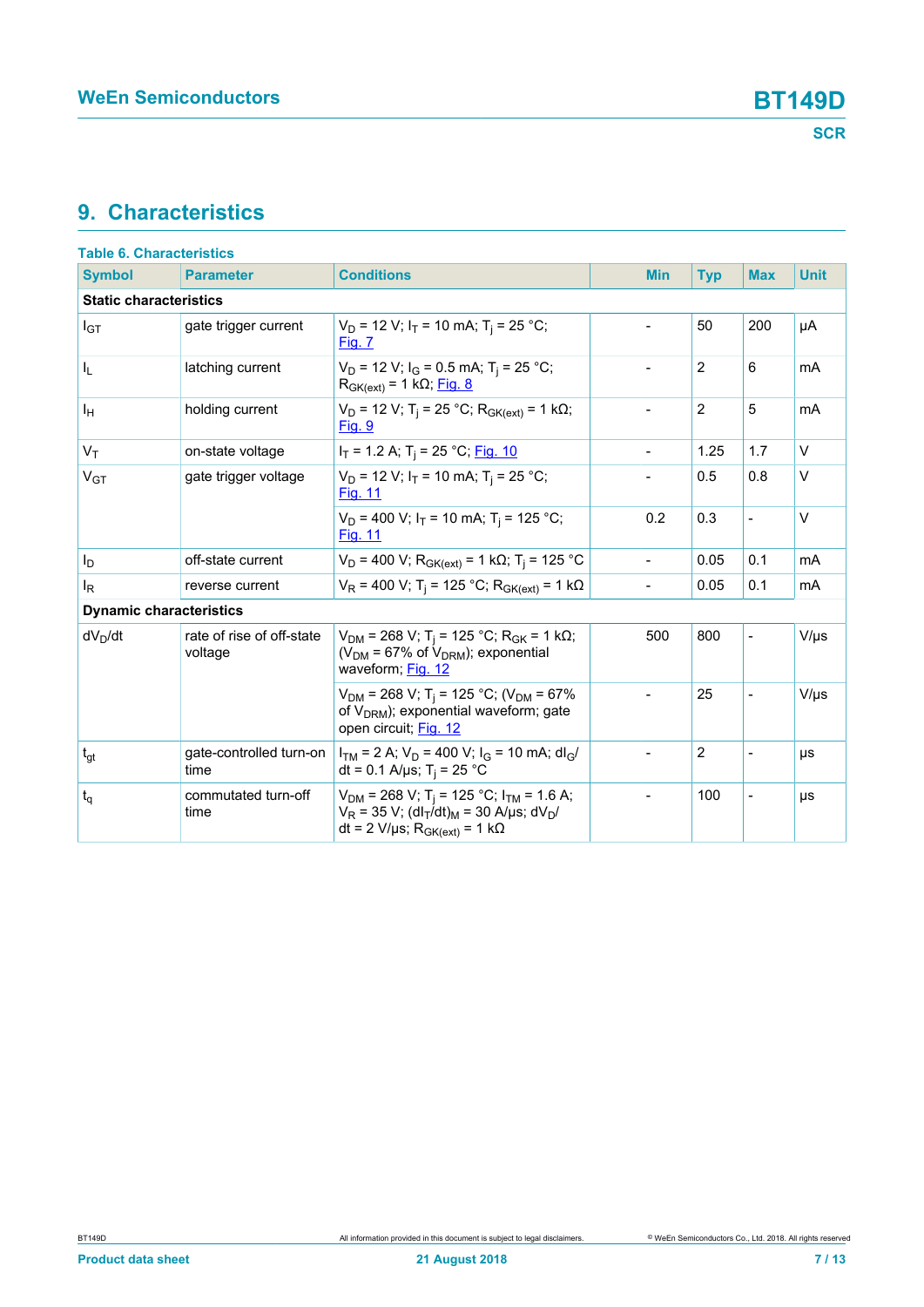### **WeEn Semiconductors BT149D**

**SCR**

<span id="page-7-0"></span>



<span id="page-7-2"></span>

<span id="page-7-1"></span>![](_page_7_Figure_6.jpeg)

![](_page_7_Figure_7.jpeg)

![](_page_7_Figure_8.jpeg)

<span id="page-7-3"></span>![](_page_7_Figure_9.jpeg)

**Fig. 10. On-state current as a function of on-state voltage**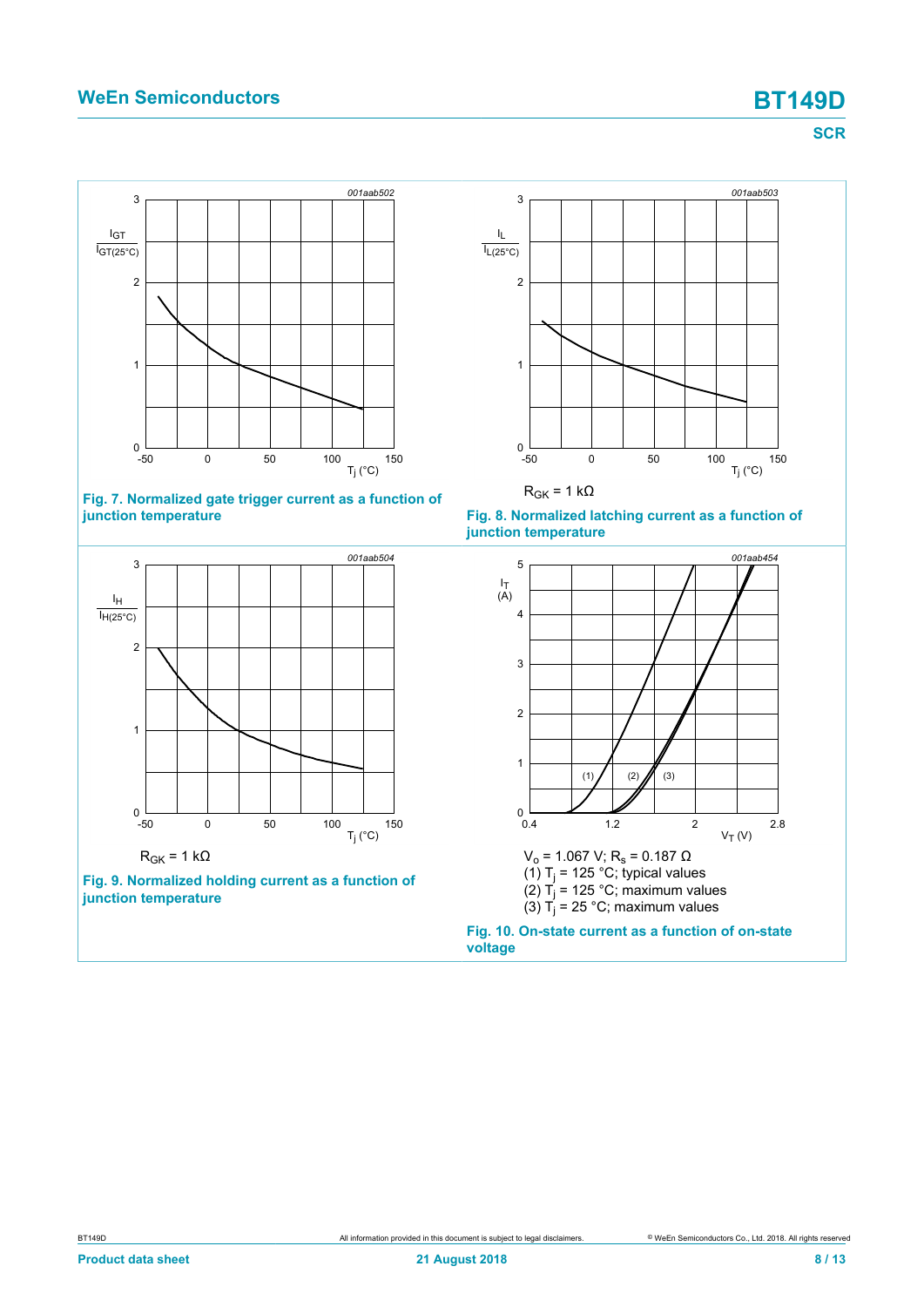### **WeEn Semiconductors BT149D**

<span id="page-8-0"></span>**SCR**

<span id="page-8-1"></span>![](_page_8_Figure_3.jpeg)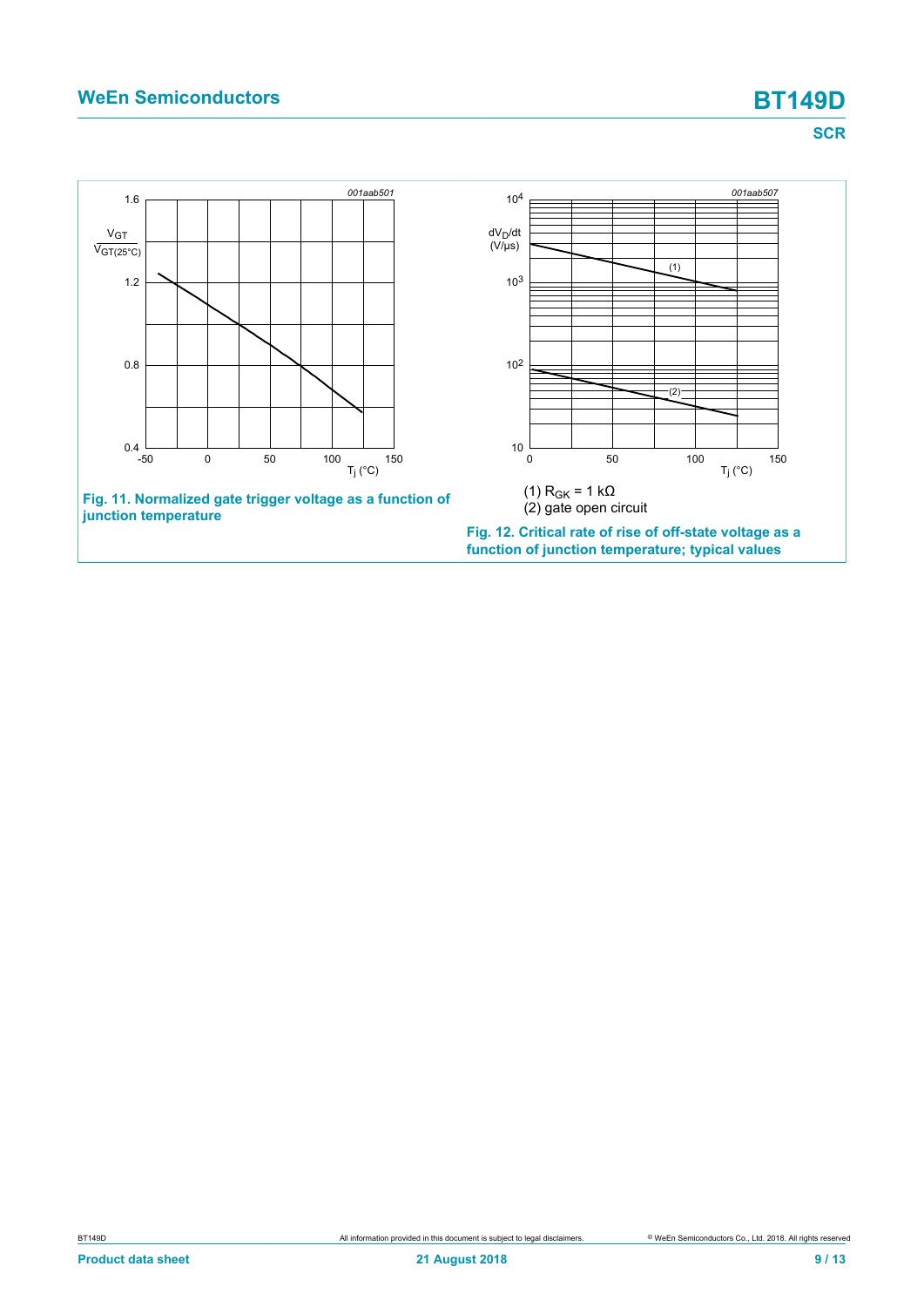# <span id="page-9-0"></span>**10. Package outline**

![](_page_9_Figure_4.jpeg)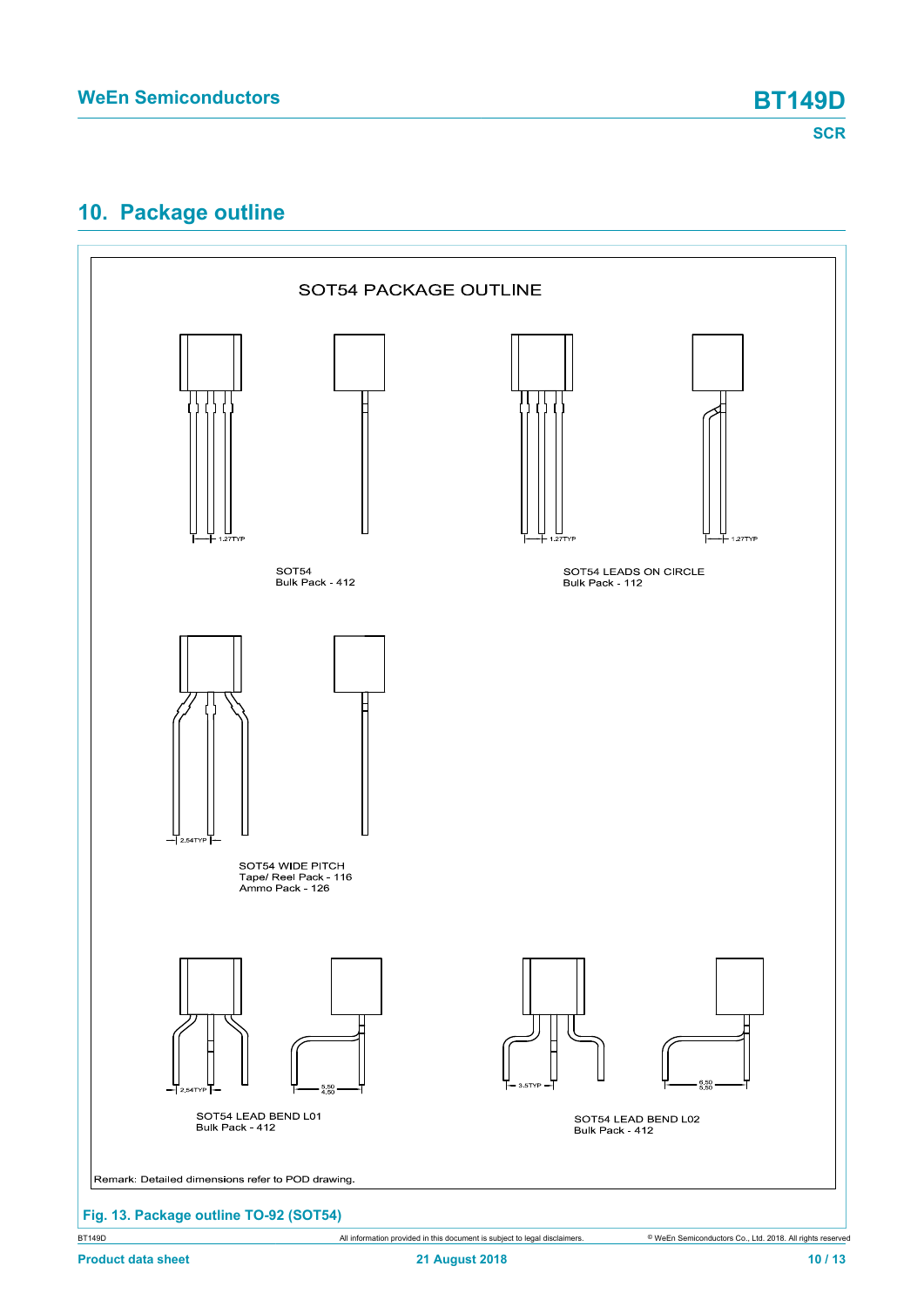# <span id="page-10-1"></span><span id="page-10-0"></span>**11. Legal information**

#### **Data sheet status**

| <b>Document</b><br>status [1][2]     | <b>Product</b><br>status [3] | <b>Definition</b>                                                                           |
|--------------------------------------|------------------------------|---------------------------------------------------------------------------------------------|
| Objective<br>[short] data<br>sheet   | Development                  | This document contains data from<br>the objective specification for product<br>development. |
| Preliminary<br>[short] data<br>sheet | Qualification                | This document contains data from the<br>preliminary specification.                          |
| Product<br>[short] data<br>sheet     | Production                   | This document contains the product<br>specification.                                        |

[1] Please consult the most recently issued document before initiating or completing a design.

- The term 'short data sheet' is explained in section "Definitions".
- The product status of device(s) described in this document may have changed since this document was published and may differ in case of multiple devices. The latest product status information is available on the Internet at URL http://www.ween-semi.com.

#### **Definitions**

**Draft** — The document is a draft version only. The content is still under internal review and subject to formal approval, which may result in modifications or additions. WeEn Semiconductors does not give any representations or warranties as to the accuracy or completeness of information included herein and shall have no liability for the consequences of use of such information.

**Short data sheet** — A short data sheet is an extract from a full data sheet with the same product type number(s) and title. A short data sheet is intended for quick reference only and should not be relied upon to contain detailed and full information. For detailed and full information see the relevant full data sheet, which is available on request via the local WeEn Semiconductors sales office. In case of any inconsistency or conflict with the short data sheet, the full data sheet shall prevail.

**Product specification** — The information and data provided in a Product data sheet shall define the specification of the product as agreed between WeEn Semiconductors and its customer, unless WeEn Semiconductors and customer have explicitly agreed otherwise in writing. In no event however, shall an agreement be valid in which the WeEn Semiconductors product is deemed to offer functions and qualities beyond those described in the Product data sheet.

#### **Disclaimers**

**Limited warranty and liability** — Information in this document is believed to be accurate and reliable. However, WeEn Semiconductors does not give any representations or warranties, expressed or implied, as to the accuracy or completeness of such information and shall have no liability for the consequences of use of such information. WeEn Semiconductors takes no responsibility for the content in this document if provided by an information source outside of WeEn Semiconductors.

In no event shall WeEn Semiconductors be liable for any indirect, incidental, punitive, special or consequential damages (including - without limitation lost profits, lost savings, business interruption, costs related to the removal or replacement of any products or rework charges) whether or not such damages are based on tort (including negligence), warranty, breach of contract or any other legal theory.

Notwithstanding any damages that customer might incur for any reason whatsoever, WeEn Semiconductors' aggregate and cumulative liability towards customer for the products described herein shall be limited in accordance with the *Terms and conditions of commercial sale* of WeEn **Semiconductors** 

**Right to make changes** — WeEn Semiconductors reserves the right to make changes to information published in this document, including without limitation specifications and product descriptions, at any time and without notice. This document supersedes and replaces all information supplied prior to the publication hereof.

**Suitability for use** — WeEn Semiconductors products are not designed, authorized or warranted to be suitable for use in life support, life-critical or safety-critical systems or equipment, nor in applications where failure or malfunction of an WeEn Semiconductors product can reasonably be expected to result in personal injury, death or severe property or environmental damage. WeEn Semiconductors and its suppliers accept no liability for inclusion and/or use of WeEn Semiconductors products in such equipment or applications and therefore such inclusion and/or use is at the customer's own risk.

**Quick reference data** — The Quick reference data is an extract of the product data given in the Limiting values and Characteristics sections of this document, and as such is not complete, exhaustive or legally binding.

**Applications** — Applications that are described herein for any of these products are for illustrative purposes only. WeEn Semiconductors makes no representation or warranty that such applications will be suitable for the specified use without further testing or modification.

Customers are responsible for the design and operation of their applications and products using WeEn Semiconductors products, and WeEn Semiconductors accepts no liability for any assistance with applications or customer product design. It is customer's sole responsibility to determine whether the WeEn Semiconductors product is suitable and fit for the customer's applications and products planned, as well as for the planned application and use of customer's third party customer(s). Customers should provide appropriate design and operating safeguards to minimize the risks associated with their applications and products.

WeEn Semiconductors does not accept any liability related to any default, damage, costs or problem which is based on any weakness or default in the customer's applications or products, or the application or use by customer's third party customer(s). Customer is responsible for doing all necessary testing for the customer's applications and products using WeEn Semiconductors products in order to avoid a default of the applications and the products or of the application or use by customer's third party customer(s). WeEn does not accept any liability in this respect.

**Limiting values** — Stress above one or more limiting values (as defined in the Absolute Maximum Ratings System of IEC 60134) will cause permanent damage to the device. Limiting values are stress ratings only and (proper) operation of the device at these or any other conditions above those given in the Recommended operating conditions section (if present) or the Characteristics sections of this document is not warranted. Constant or repeated exposure to limiting values will permanently and irreversibly affect the quality and reliability of the device.

**No offer to sell or license** — Nothing in this document may be interpreted or construed as an offer to sell products that is open for acceptance or the grant, conveyance or implication of any license under any copyrights, patents or other industrial or intellectual property rights.

**Export control** — This document as well as the item(s) described herein may be subject to export control regulations. Export might require a prior authorization from competent authorities.

**Non-automotive qualified products** — Unless this data sheet expressly states that this specific WeEn Semiconductors product is automotive qualified, the product is not suitable for automotive use. It is neither qualified nor tested in accordance with automotive testing or application requirements. WeEn Semiconductors accepts no liability for inclusion and/or use of nonautomotive qualified products in automotive equipment or applications.

In the event that customer uses the product for design-in and use in automotive applications to automotive specifications and standards, customer (a) shall use the product without WeEn Semiconductors' warranty of the product for such automotive applications, use and specifications, and (b) whenever customer uses the product for automotive applications beyond WeEn Semiconductors' specifications such use shall be solely at customer's own risk, and (c) customer fully indemnifies WeEn Semiconductors for any liability, damages or failed product claims resulting from customer design and use of the product for automotive applications beyond WeEn Semiconductors' standard warranty and WeEn Semiconductors' product specifications.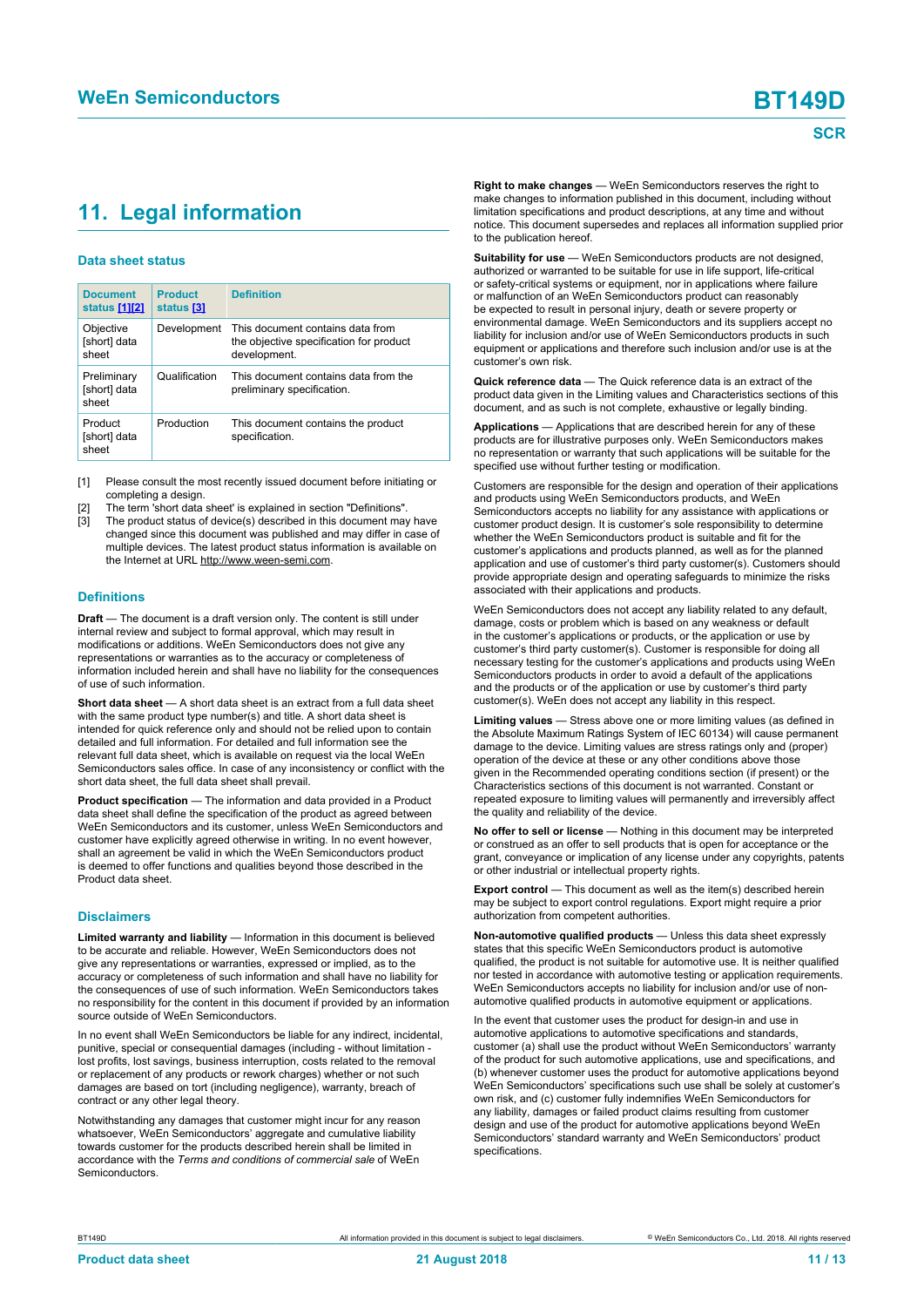**Translations** — A non-English (translated) version of a document is for reference only. The English version shall prevail in case of any discrepancy between the translated and English versions.

#### **Trademarks**

Notice: All referenced brands, product names, service names and trademarks are the property of their respective owners.